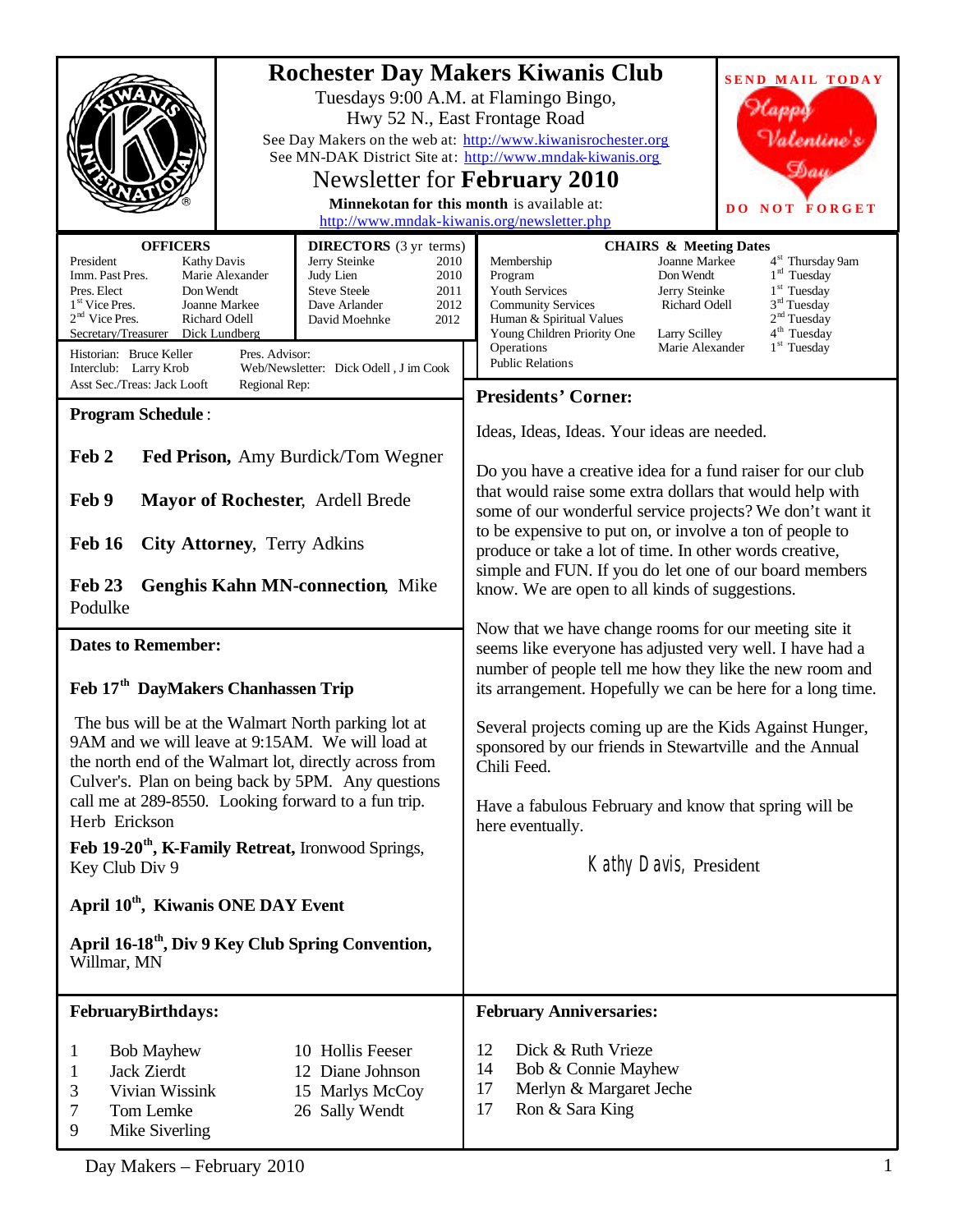|  | <b>Secretary/Treasurer's Report - Jan'10</b> |  |  |  |  |  |
|--|----------------------------------------------|--|--|--|--|--|
|--|----------------------------------------------|--|--|--|--|--|

| <b>Bank Balance 12/31/09:</b>  |    | \$16,203.81 |
|--------------------------------|----|-------------|
| <b>Administrative Account:</b> |    | \$15,467.65 |
| Service Account:               | S. | 365.81      |
| Hockey/YCPO:                   | \$ | 21.60       |
| <b>Bike Repair:</b>            | S  | 86.75       |
| Key Club                       | S. | 262.00      |

**Day Makers on leave:**Marv Anderson, Merlyn Jeche, Ron King, Sara King, Ken Plummer

**December Service Hour Statistics:** 869 hours by 47 members, 56% Participation.

# **January 12, 2009 Board Meeting Highlights:**

The board will continue to look for alternative meeting sites.

The Elks Club has a new manager, our opportunity to meet there may change.

Dave Moehnke is pursuing the restaurant fundraiser idea.

The board is believes that the other Kiwanis Clubs in town may want to help us, financially, with our K Family clubs at the schools.

The board approved Gene Mullenbach's membership application.

The Bring Up Grades (BUG) program at George Gibbs Elementary School was started without consulting the board or getting its approval. The board will not approve this program, or its funding, until they are presented with a proposal from the Youth Committee.

The board suggested that reciting the Mission Statement be moved to the beginning of our club meetings.

(Continued on page  $3\rightarrow$ )

### **Kiwanis Mission Statement:**

**Kiwanis is a global organization of volunteers dedicated to changing the world one child and one community at a time.**

### **Kiwanis International One Day Event:**

A lot can happen in one day. A lot will happen on **Kiwanis One Day**, April 10, 2010:

• **Service** 

Kiwanis One Day projects aren't just token acts of goodness. Clubs worldwide have planned major activities that will change their communities. Collectively, those countless hours of hands-on service will make a difference in the world.

### • **PR**

These projects attract news media coverage.

# • **Membership**

People want to join clubs that are making an impact, and that's what Kiwanis One Day is all about.

# • **Fellowship**

With so much Kiwanis service going on, there'll be plenty of opportunities for interaction with Circle K, Key Club and other Kiwanis-family members.

To get the most of your Kiwanis One Day experience, plan now.

<http://www.kiwanisone.org/Pages/Resources/default.aspx?> PageID=209

# **Kiwanis Wins Rose Parade Trophy:**

**Princess' Trophy** was awarded to Kiwanis International for the under 35 feet category. Congratulations to all Kiwanians and especially to those that put it all together.

<http://www.tournamentofroses.com/photogallery/2009trop> hies/slideshow.htm

# **Too Cute for Words:**

Mom, do you think this is too long??